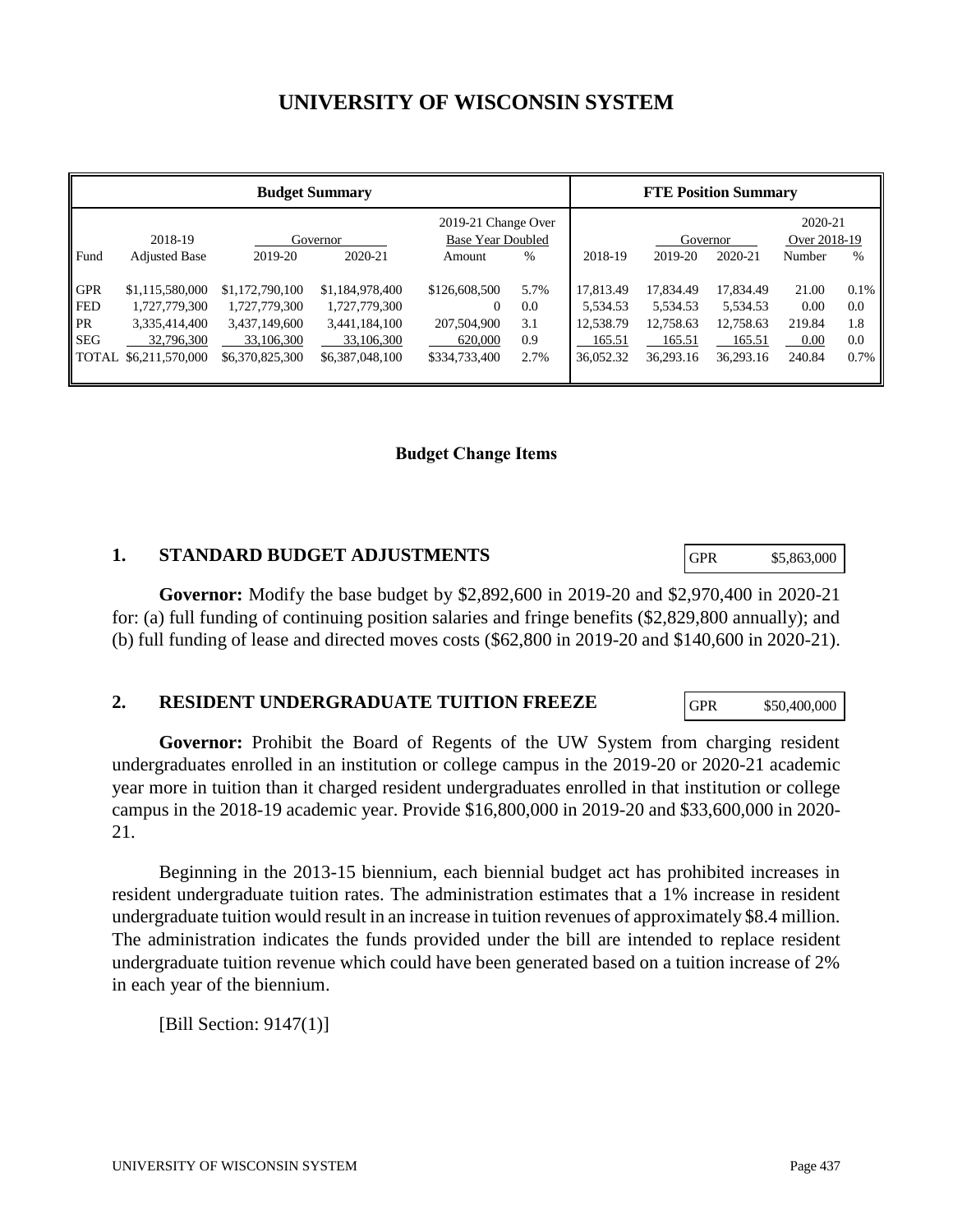#### **3. STUDENT SUCCESS AND ATTAINMENT**

**Governor:** Provide \$20,000,000 in 2019-20 and \$25,000,000 in 2020-21 in the UW System's general program operations appropriation. Require the Board of Regents to allocate this funding to advance student success and attainment.

Executive budget documents indicate that initiatives supported by this funding could include time to degree, advising, and participation in internships, undergraduate research, and community partnerships.

[Bill Section: 9147(3)]

# **4. NURSE EDUCATORS**

**Governor:** Provide \$10,000,000 in 2019-20 in a new continuing appropriation for a nurse educators program. Require the Board of Regents to establish a nurse educator program that provides: (a) fellowships to students who enroll in programs for degrees in doctor of nursing practice or doctor of philosophy in nursing; (b) postdoctoral fellowships to recruit faculty for system nursing programs; and (c) educational loan repayment assistance to recruit and retain faculty for system nursing programs. Specify that the program require individuals who receive fellowships or loan repayment assistance under the program to make a commitment to teach for three consecutive years in a UW-System nursing program.

[Bill Sections: 168 and 373]

# **5. REESTIMATE DEBT SERVICE**

**Governor:** Provide \$3,390,700 GPR and \$8,230,700 PR in 2019-20 and \$3,159,200 GPR and \$12,265,200 PR in 2020-21 to reestimate debt service costs.

# **6. ADDITIONAL UW COLLEGES FUNDING**

**Governor:** Provide \$2,500,000 in 2019-20 and in 2020-21 in the UW System's general program operations appropriation. Require the Board of Regents to allocate at least \$2.5 million of this funding in each fiscal year to the UW Colleges for student support services. Specify that this be in addition to any other amount allocated to UW Colleges by the Board and that this allocation be a bona fide increase of funding to the UW Colleges above the level that would otherwise have been provided.

[Bill Section: 362]

GPR \$6,549,900 PR 20,495,900 Total \$27,045,800

GPR \$10,000,000

| GPR | \$5,000,000 |
|-----|-------------|
|     |             |

GPR \$45,000,000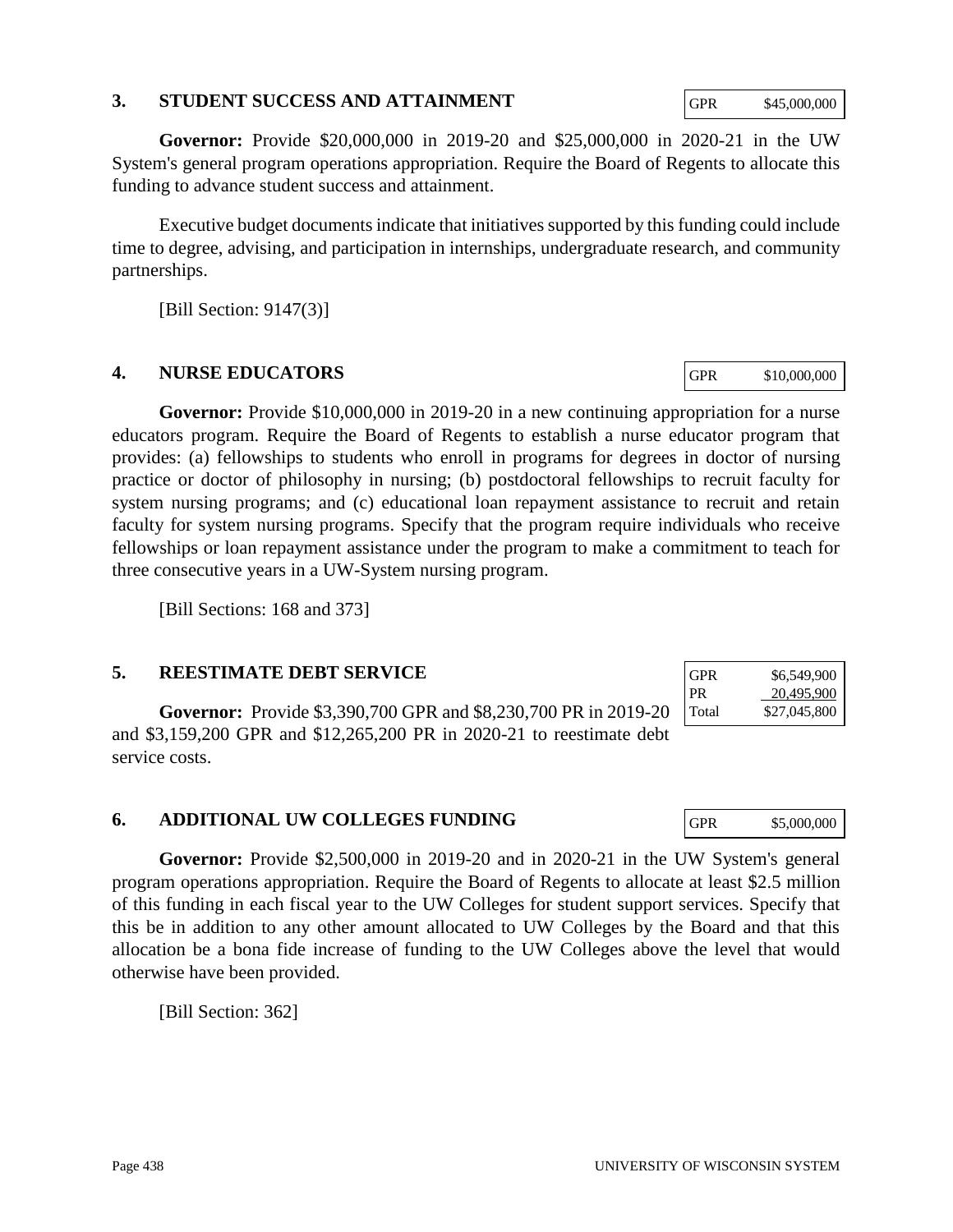#### **7. UW-EXTENSION COOPERATIVE COUNTY AGRICULTURE AGENTS**

**Governor:** Provide \$1,500,000 and 20.0 positions

beginning in 2019-20 and \$2,000,000 in 2020-21 in the UW System's general operations appropriation. Require the Board of Regents to allocate \$1.5 million GPR in fiscal year 2019-20 and \$2 million GPR annually thereafter for extension county-based agriculture positions.

UW-Extension agricultural agents and educators work with counties to utilize University research and knowledge to address community agricultural and natural resource needs.

[Bill Section: 359]

# **8. STATE LAB OF HYGIENE -- FORENSIC TOXICOLOGY**

**Governor:** Provide \$126,800 in 2019-20 and \$168,800 in 2020-21 and 1.0 position beginning in 2019-20 for the State Laboratory of Hygiene's forensic toxicology unit. Executive budget documents indicate that the faculty position would conduct research on trends in opioids, novel psychoactive substances, and drugs and further collective efforts to curtail opioids and other drug abuse.

### **9. REESTIMATE TUITION REVENUES**

**Governor:** Provide \$93,504,500 annually and 219.84 positions beginning in 2019-20 to reflect increases in tuition

revenues that have been incorporated into UW System's operating budget since 2016. Based on the UW System's agency budget request, these increases are attributable to the following: (a) changes in enrollment (\$39,240,300); self-supporting programs (\$14,232,200); (c) differential tuition increases (-\$711,200); and (d) increases in nonresident and graduate tuition (\$40,743,400).

Tuition revenues are deposited in the UW System's PR general program operations appropriation. That appropriation is an all-moneys-received appropriation meaning that the UW System can expend all moneys deposited in the appropriation regardless of the amount shown in the appropriation schedule. In addition, the Board of Regents and the UW-Madison Chancellor may create or abolish positions funded with tuition revenue without the approval of the Legislature or the Joint Committee on Finance.

#### **10. NONRESIDENT TUITION EXEMPTION FOR UNDOCUMENTED INDIVIDUALS**

**Governor:** Specify that a person who is a citizen of a country other than the U.S., while they continue to be a resident of Wisconsin, would be entitled to an exemption from UW System nonresident tuition, but not from incidental or other fees, if that person meets all of the following requirements: (a) the person graduated from a high school in Wisconsin or received a declaration of equivalency of high school graduation from Wisconsin; (b) the person was continuously present

| \$187,009,000<br>219.84<br>PR | <b>Funding</b> | <b>Positions</b> |
|-------------------------------|----------------|------------------|
|                               |                |                  |

**Funding Positions**

GPR \$295,600 1.00

|            | <b>Funding</b> | <b>Positions</b><br>H |
|------------|----------------|-----------------------|
| <b>GPR</b> | \$3,500,000    | 20.00                 |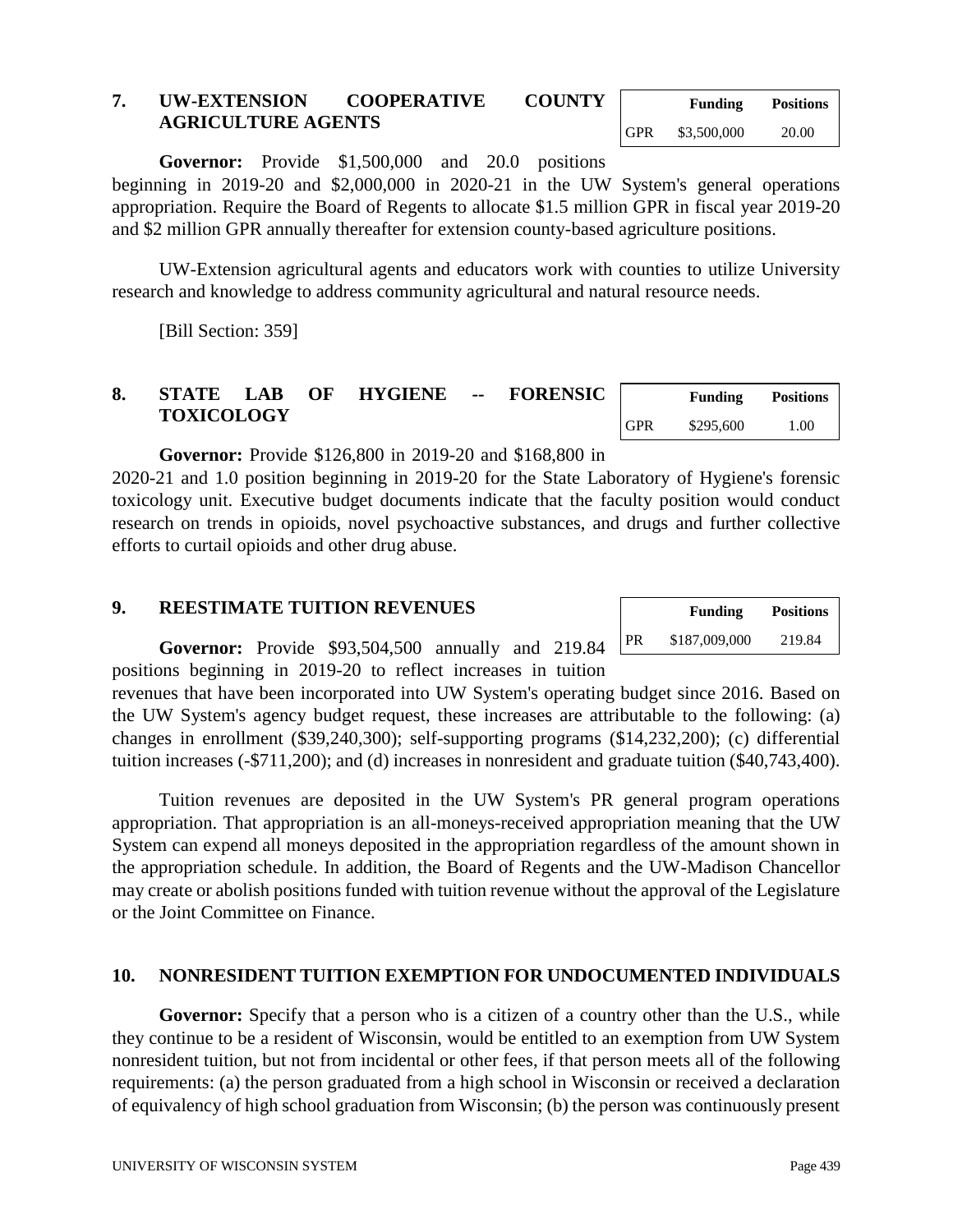in this state for at least three years following the first day of attending a high school in Wisconsin or immediately preceding receipt of a declaration of equivalency of high school graduation; and (c) the person enrolls in an institution and provides that institution with proof that the person has filed or will file an application for a permanent resident visa with U.S. Citizenship and Immigration Services as soon as the person is eligible to do so. Specify that this provision would first apply to persons who enroll for the semester or session following the effective date of the bill.

Current law allows the Board of Regents to charge different tuition rates to resident and nonresident students. Current law also includes nonresident tuition exemptions, under which certain nonresident students pay resident tuition rates. The bill would create an additional nonresident tuition exemption for a person who is not a legal permanent resident of the United States and who meets the criteria specified in the bill.

[Bill Sections: 364 and 9347(2)]

# **11. SUPPLEMENTAL PAY PLAN AND PERFORMANCE**

**Governor:** Specify that, during the 2019-21 biennium, the Board of Regents may provide supplemental pay plans, in addition to the 2019-21 state compensation plan, for all of its employees, other than employees assigned to UW-Madison. In addition, specify that, during the 2019-21 biennium, the Chancellor of UW-Madison may provide supplemental pay plans, in addition to the 2019-21 state compensation plan, for all employees assigned to UW-Madison. Require the Chancellor to submit the supplemental pay plans to the Board of Regents and implement them only with the approval of the Board. Further, prohibit the Board from requesting supplemental funding to pay the costs of the supplemental pay plans, and prohibit the Board from requesting any funding of increases in salary and fringe benefit costs provided in these plans through the UW System agency budget request. Additionally, specify that, for each fiscal year of the 2019-21 biennium, instead of allocating \$26,250,000 for performance based funding, the Board of Regents may allocate all or a portion of that amount to fund the supplemental pay plans allowed under the bill. If the Board allocates a portion of that amount for supplemental pay plans, the Board is required to allocate the remainder to distribute to institutions under the performance based formula. The \$26,250,000 GPR for performance based funding is included in the annual base budget of the UW System.

[Bill Section: 9147(2)]

# **12. PERFORMANCE FUNDING ALLOCATIONS**

**Governor:** Modify the current performance funding program to provide that any university, including any branch campus associated with the university as a result of the UW system restructuring, any operational unit of the UW-Madison assigned former functions of the UW-Extension as a result of the system restructuring, and any operational unit of System Administration assigned former functions of the UW-Extension as a result of the system restructuring are included as "institutions" for the purposes of the allocation of performance funding. Define "system restructuring" as the system's restructuring plan approved by the Higher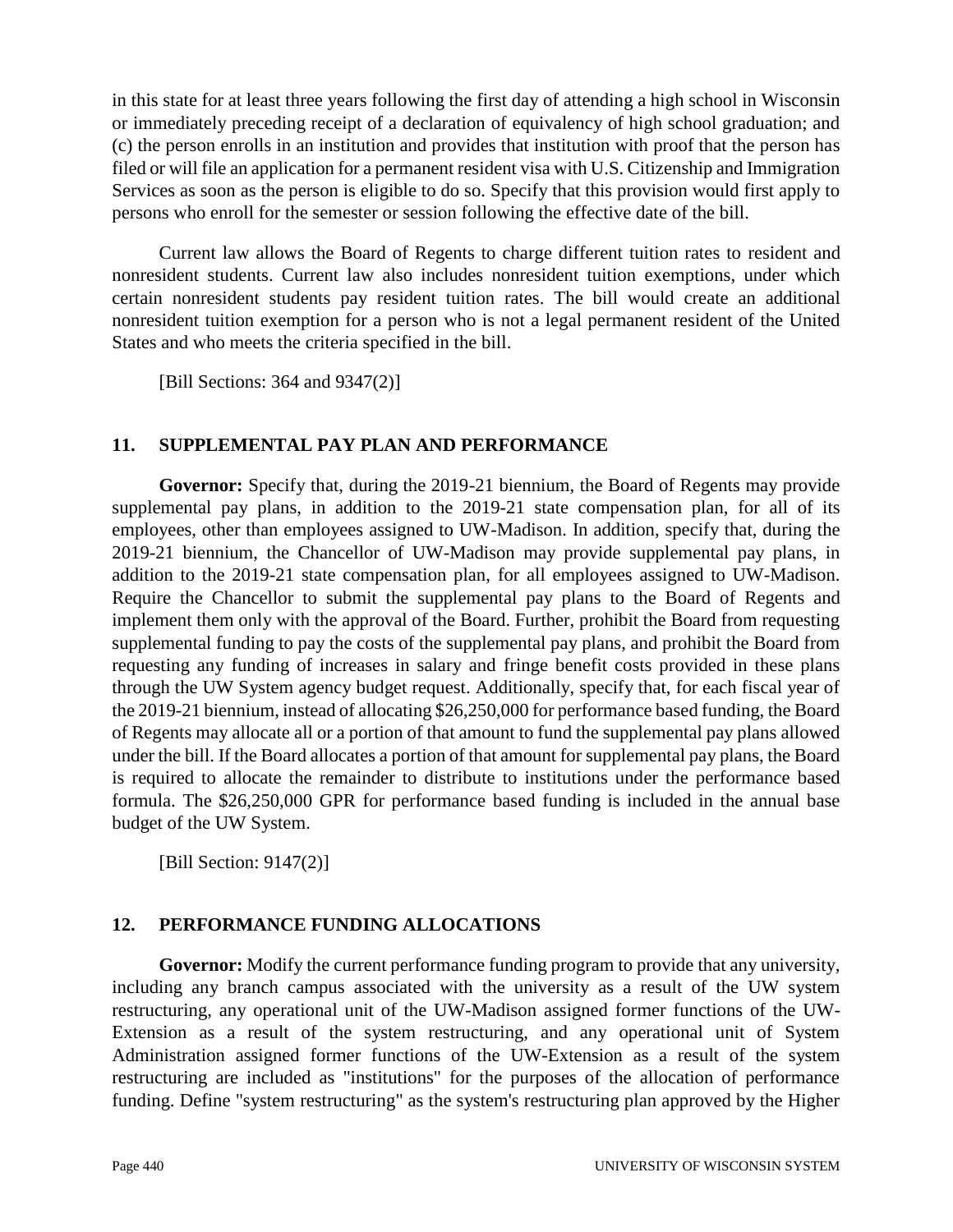Learning Commission on or about June 28, 2018. In addition, specify that the requirement that the Board of Regents approve a peer group for each institution that includes institutions of higher education with comparable missions and service populations does not apply to operational units assigned former functions of the UW-Extension as a result of the system restructuring.

The 2017-19 budget (2017 Act 59) created the performance funding program for the UW System which establishes the following goals for the UW System: (a) growing and ensuring student access; (b) improving and excelling at student progress and completion; (c) expanding contributions to the workforce; and (d) enhancing operational efficiency and effectiveness. For each goal, the Board of Regents was required to identify at least four metrics to measure an institution's progress toward meeting the goal. The Board was authorized to specify different metrics for UW-Extension (units assigned former UW-Extension functions under the bill). Act 59 also required the Board to develop a formula for distributing the \$26.25 million provided in 2018- 19 among the institutions based on each institution's performance with respect to the metrics subject to approval by the Joint Committee on Finance. In April, 2018, the Joint Committee on Finance approved the outcomes-based funding formula proposal submitted by the UW System. Because of the ongoing restructuring of the UW System, UW Colleges and UW-Extension were removed from consideration for the outcomes-based funding formula. Under the bill, all units of the UW-System would be eligible for funding under the formula.

[Bill Sections: 355 thru 358]

#### **13. ENVIRONMENTAL EDUCATION GRANTS**

SEG \$500,000

**Governor:** Provide \$250,000 annually from the conservation fund and create an environmental education grant program. Under the environmental education grant program, require UW-Stevens Point to award grants to nonprofit corporations, and public agencies including county, city, village, town, public inland lake protection and rehabilitation districts, lake sanitary districts, or school districts, or agencies of those public agencies or the state, for the development, dissemination, and presentation of environmental education programs. Require programs to be funded on an 18-month basis. In addition, specify that no grant could be awarded under the program unless the grant recipient matches at least 25 percent of the amount of the grant. Provide that matching moneys could include private funds and in-kind contributions. Specify that grants from the program could not be used to replace funding available from other sources. Further, provide that no more than one-third of the total amount awarded in grants in any fiscal year could be awarded to state agencies.

Require UW-Stevens Point to consult with all of the following to assist in identifying needs and establishing priorities for environmental education, including needs for teacher training, curriculum development and the development and dissemination of curriculum materials: (a) the State Superintendent of Public Instruction; (b) other UW System institutions with expertise in the field of environmental education; and (c) conservation and environmental groups, including youth organizations and nature and environmental centers. Require the Board of Regents to, in consultation with the Chancellor and faculty of UW- Stevens Point, promulgate rules establishing the criteria and procedures for awarding grants under the program. If the amount in the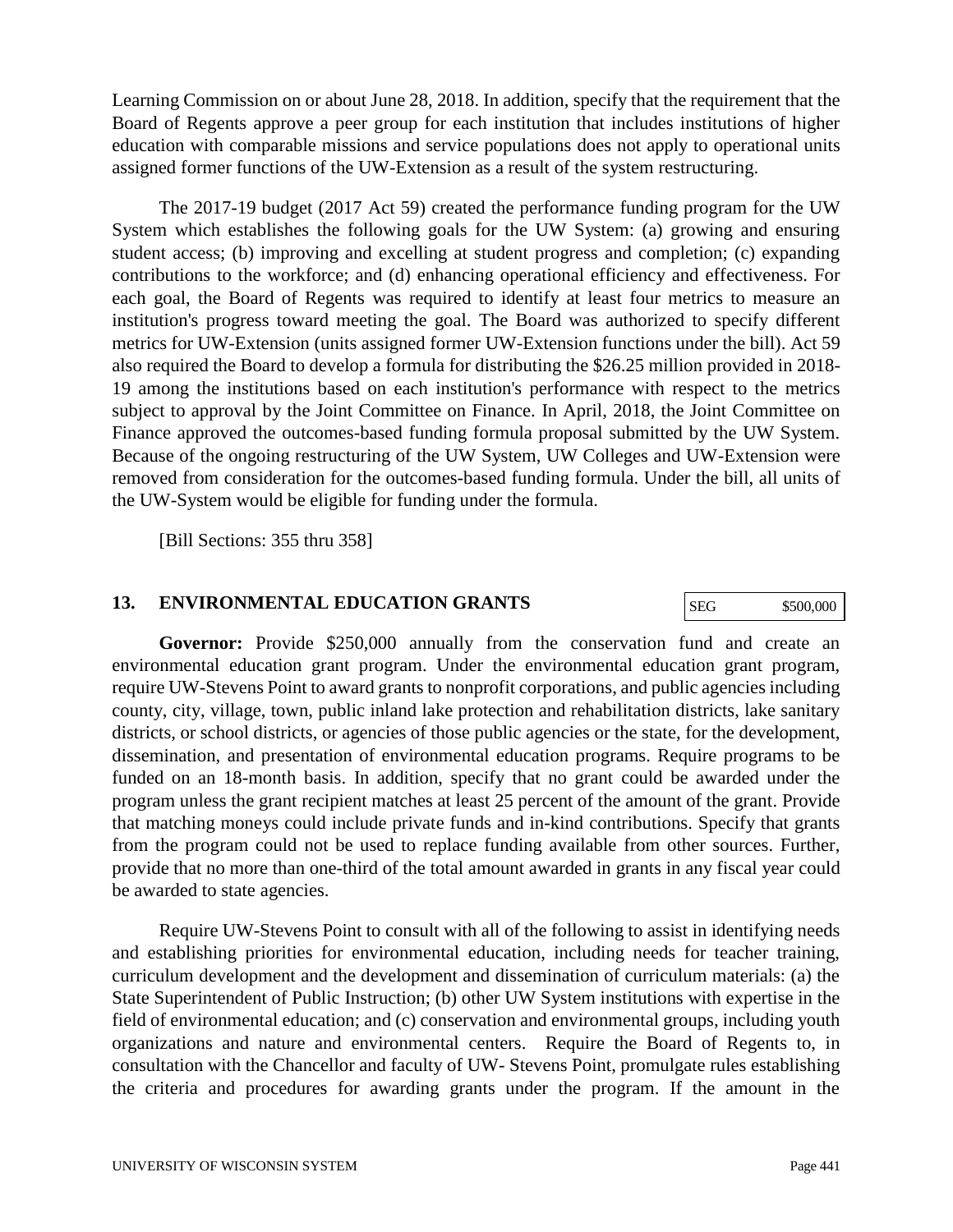appropriation is insufficient in any fiscal year to fund all applications for grants, require UW-Stevens Point to use the priorities established in consultation with other entities for awarding grants. Further, require UW-Stevens Point to seek private funds to support the grant program.

[Bill Sections: 170 and 365]

# **14. UW-STEVENS POINT PAPER SCIENCE PROGRAM**

**Governor:** Delete current law that specifies that \$78,000 must be allocated for the paper science program from an appropriation under the UW System with \$136,700 of annual base funding from the conservation fund. Further, require that the Board of Regents ensure that at least 1.0 full-time equivalent position, funded from this appropriation, is created in the paper science program at UW-Stevens Point.

Under current law, the appropriation is restricted to \$78,000 annually for the paper science program and the remaining balance for grants to forest cooperatives. Under the bill, the appropriation would provide the amounts in the schedule of appropriations (\$136,700) for the paper science program and grants to forestry cooperatives.

[Bill Sections: 169 and 361]

#### **15. PHYSICIAN AND DENTIST LOAN ASSISTANCE PROGRAM** SEG \$120,000

**Governor:** Provide \$60,000 SEG annually over annual base level funding of \$250,000 SEG and \$488,700 PR from the critical access hospital assessment fund for the physician and dentist and health care provider loan assistance programs. Specify that dentists who agree to practice in one or more eligible practice areas or dental health shortage areas in Wisconsin and who agree to practice in a rural area are eligible for loan repayment of up to \$100,000 by the UW Board of Regents under the physician and dentist loan assistance program and subject to current loan repayment terms that apply to physicians practicing in rural areas under that program. Specify that this first applies to dentists whose applications for the physician and dentist loan assistance program are received on the effective date of the bill.

Currently, under the physician and dentist loan assistance program, the UW Board of Regents may repay up to \$50,000 in education loans on behalf of a physician or dentist who agrees to practice in one or more eligible practice areas or dental health shortage areas in this state. For physicians who additionally agree to practice in a rural area, the UW Board of Regents may make loan repayments of up to \$100,000. Under the bill, dentists who additionally agree to practice in a rural area would also be eligible for loan repayments of up to \$100,000.

[Bill Sections: 366 thru 372, and 9347(1)]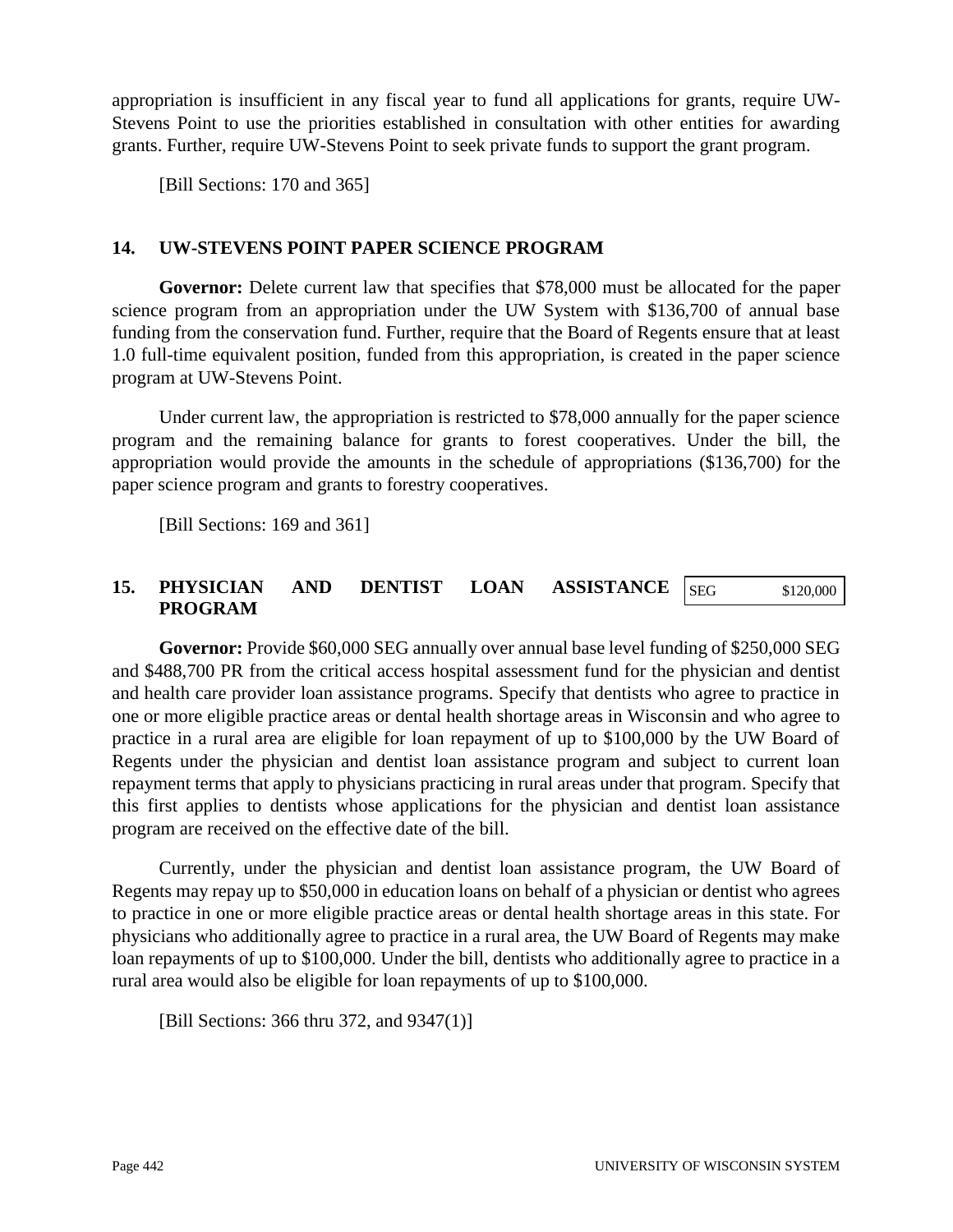#### **16. HEALTH CARE PROVIDER LOAN ASSISTANCE**

**Governor:** Expand eligibility to dental therapists under the health care provider loan assistance program. The bill would create a license to practice dental therapy (see "Safety and Professional Services").

Under the health care provider loan assistance program, the Board may repay up to \$25,000 in education loans on behalf of a health care provider, defined as a dental hygienist, physician assistant, nurse midwife, or nurse-practitioner, who agrees to practice in one or more eligible practice areas in this state.

Funding from this program is drawn from the same appropriations as the physician and dentist loan program in the previous entry.

[Bill Sections: 368 thru 372]

#### **17. DUAL ENROLLMENT**

Governor: Delete the early college credit program under which high school students can take courses offered by the UW System under current law (see "Public Instruction -- Choice and Charter"). Instead, create a dual enrollment program under which a student attending high school in Wisconsin may be admitted as a non-degree student and may enroll in courses of instruction offered for transcripted credit at any UW institution. Specify that for a student to enroll in such courses, the student must meet the requirements and prerequisites of the course, and there must be space available in the course. Define "transcripted credit" as a program under which the institution in which a high school student is enrolled awards postsecondary credit for successful course completion and issues a transcript from the institution documenting successful completion of the course and the credits awarded for the course, if such a transcript is requested.

Require the Board of Regents to establish policies and implement the program, and to consult with DPI and coordinate with school districts and the governing bodies of private schools where the high school students are enrolled in establishing the program. Prohibit the Board of Regents from charging any tuition, academic fees, or segregated fees to any high school student, or to the school district or private school in which the student is enrolled, in connection with the student's participation in the program or the student's enrollment in any course under this program.

Require a student who intends to enroll in an institution under this program to notify the school board of the public school district in which the student is enrolled or the governing body of the private school in which the student is enrolled no later than March 1 if the student intends to enroll in the fall semester, or October 1 if the student intends to enroll in the spring semester. Require the notice to include the titles of the courses in which the student intends to enroll and the number of credits of each course, and specify whether the student will be taking the courses for high school credit as well as post-secondary credit.

If the student intends to take a course for high school credit, require the school board or the private school governing body to determine whether the course satisfies any requirements